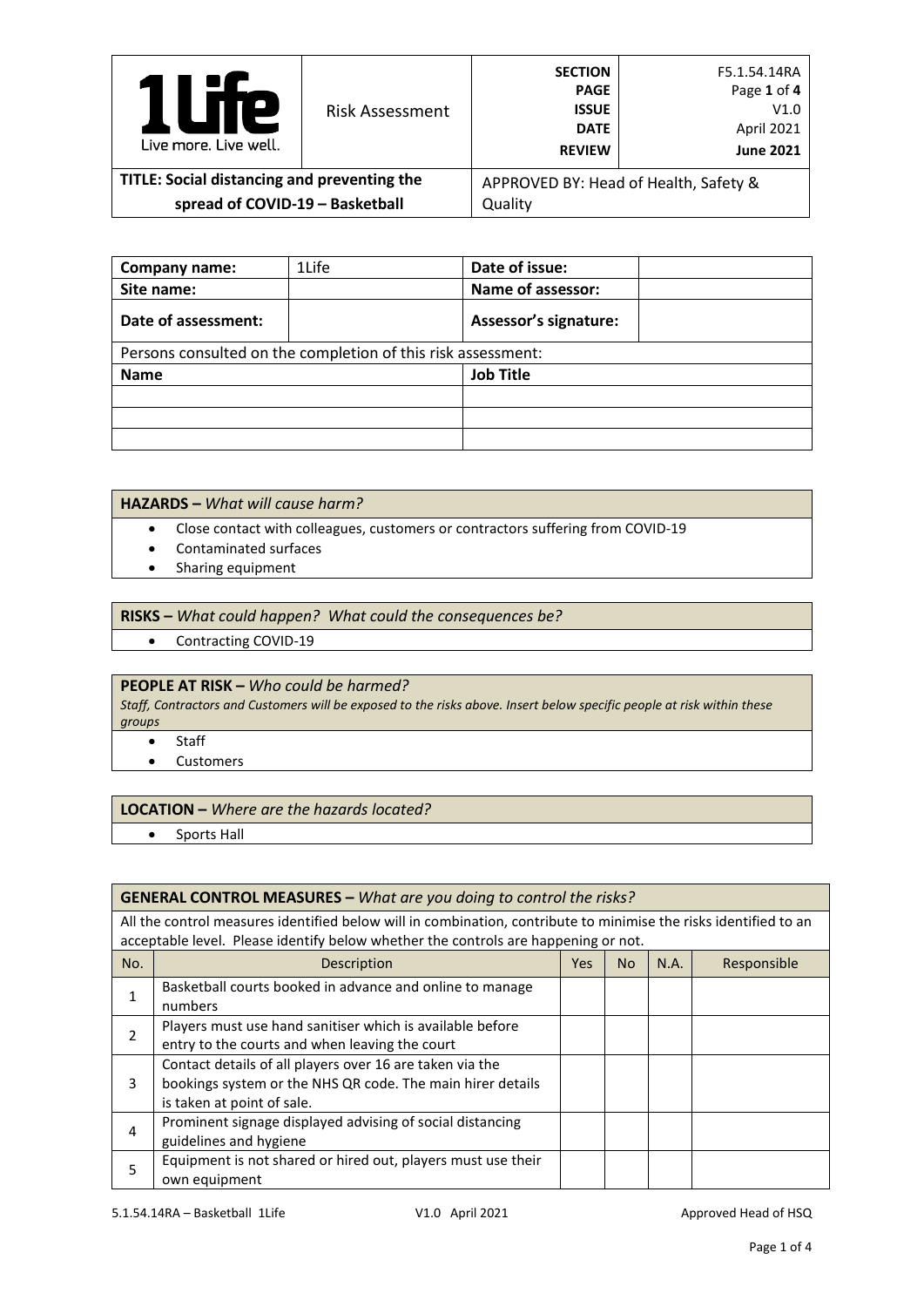| <b>P</b><br>Live more, Live well.           | <b>Risk Assessment</b> | <b>SECTION</b><br><b>PAGE</b><br><b>ISSUE</b><br><b>DATE</b><br><b>REVIEW</b> | F5.1.54.14RA<br>Page 2 of 4<br>V1.0<br>April 2021<br><b>June 2021</b> |
|---------------------------------------------|------------------------|-------------------------------------------------------------------------------|-----------------------------------------------------------------------|
| TITLE: Social distancing and preventing the |                        |                                                                               | APPROVED BY: Head of Health, Safety &                                 |
| spread of COVID-19 - Basketball             |                        | Quality                                                                       |                                                                       |

|                                                                                                                  | <b>GENERAL CONTROL MEASURES - What are you doing to control the risks?</b>         |     |           |      |             |  |
|------------------------------------------------------------------------------------------------------------------|------------------------------------------------------------------------------------|-----|-----------|------|-------------|--|
| All the control measures identified below will in combination, contribute to minimise the risks identified to an |                                                                                    |     |           |      |             |  |
|                                                                                                                  | acceptable level. Please identify below whether the controls are happening or not. |     |           |      |             |  |
| No.                                                                                                              | Description                                                                        | Yes | <b>No</b> | N.A. | Responsible |  |
| 6                                                                                                                | Players showing symptoms of COVID-19 will not be                                   |     |           |      |             |  |
|                                                                                                                  | allowed access to the Centre                                                       |     |           |      |             |  |
| 7                                                                                                                | No bodily contact, including handshakes and high fives                             |     |           |      |             |  |
| 8                                                                                                                | No gatherings once training or games have finished                                 |     |           |      |             |  |
|                                                                                                                  | Players must come ready to play and keep any belongings to                         |     |           |      |             |  |
| 9                                                                                                                | a minimum. If bags are taken into the hall they must be                            |     |           |      |             |  |
|                                                                                                                  | stored behind their own court and at least 2 m back.                               |     |           |      |             |  |
| 10                                                                                                               | Participants must take all of their equipment with them at                         |     |           |      |             |  |
|                                                                                                                  | the end of their session                                                           |     |           |      |             |  |
| 11                                                                                                               |                                                                                    |     |           |      |             |  |
|                                                                                                                  | On arrival players must go straight to the basketball courts at                    |     |           |      |             |  |
| 12                                                                                                               | their allocated time and do not use other areas of the                             |     |           |      |             |  |
|                                                                                                                  | building                                                                           |     |           |      |             |  |
| 13                                                                                                               | Players must leave the facility as soon as their booking has<br>finished           |     |           |      |             |  |
|                                                                                                                  | External hirers must supply COVID suitable and sufficient risk                     |     |           |      |             |  |
| 14                                                                                                               | assessments which are checked by the General or Operations                         |     |           |      |             |  |
|                                                                                                                  | Manager                                                                            |     |           |      |             |  |
|                                                                                                                  | As of 12 <sup>th</sup> April 2021                                                  |     |           |      |             |  |
| 15                                                                                                               | Junior indoor organised basketball can resume by affiliated<br>clubs               |     |           |      |             |  |
| 16                                                                                                               | No casual bookings or adults                                                       |     |           |      |             |  |
| 17                                                                                                               | Only 30 players max per court, 2 bubbles of 15                                     |     |           |      |             |  |
| 18                                                                                                               | Bubbles must not mix                                                               |     |           |      |             |  |
| 19                                                                                                               | No spectators indoors                                                              |     |           |      |             |  |
| 20                                                                                                               | No sooner than 17 <sup>th</sup> May 21                                             |     |           |      |             |  |
| 21                                                                                                               | Adult basketball can resume                                                        |     |           |      |             |  |
| 22                                                                                                               | Spectators must observe the rule of 6 or 2 households                              |     |           |      |             |  |
| 23                                                                                                               | Risk Assessment to be reviewed if Government guidance                              |     |           |      |             |  |
|                                                                                                                  | changes                                                                            |     |           |      |             |  |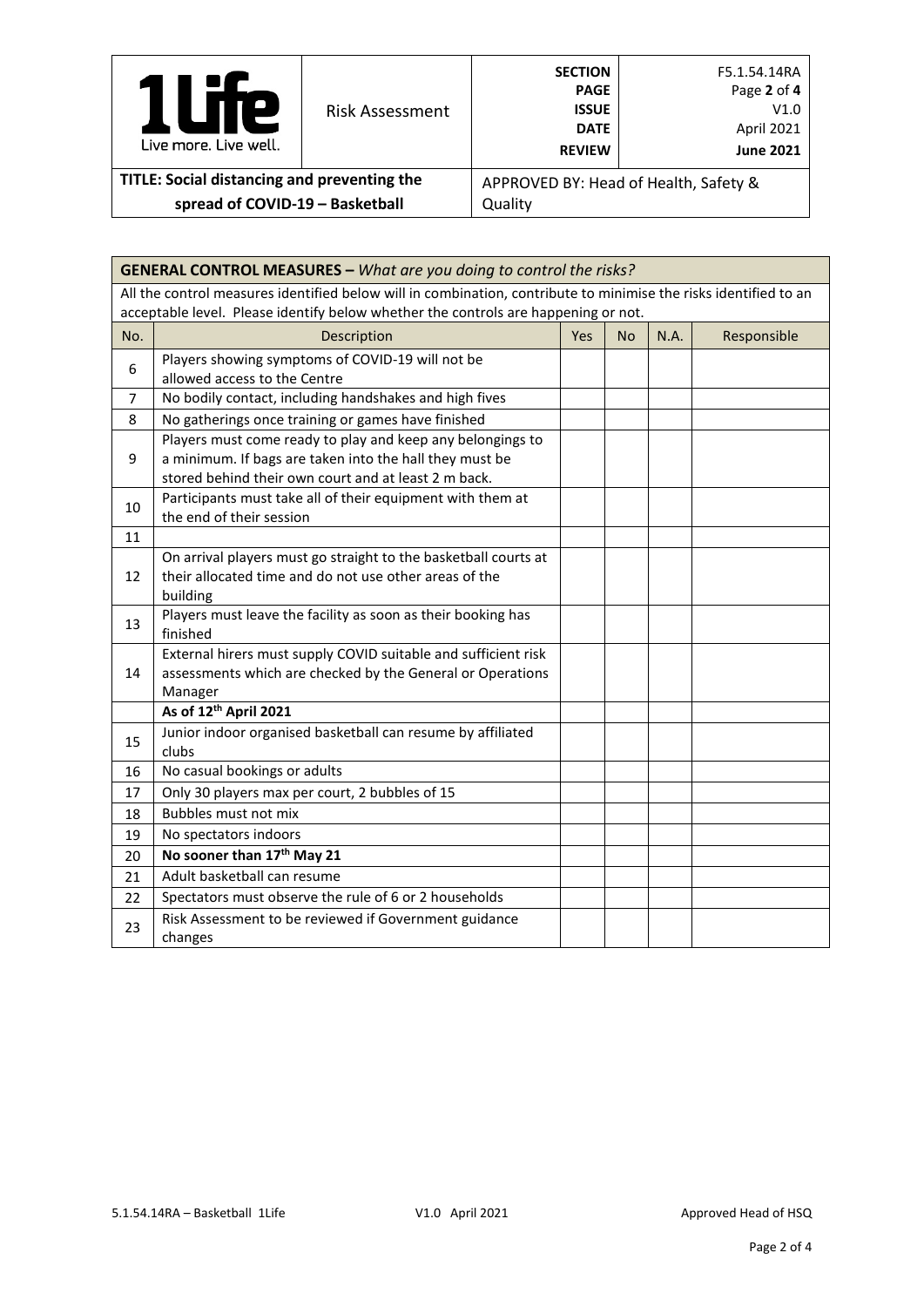| Р<br>Live more, Live well.                  | <b>Risk Assessment</b> | <b>SECTION</b><br><b>PAGE</b><br><b>ISSUE</b><br><b>DATE</b><br><b>REVIEW</b> | F5.1.54.14RA<br>Page 3 of 4<br>V1.0<br>April 2021<br><b>June 2021</b> |  |
|---------------------------------------------|------------------------|-------------------------------------------------------------------------------|-----------------------------------------------------------------------|--|
| TITLE: Social distancing and preventing the |                        | APPROVED BY: Head of Health, Safety &                                         |                                                                       |  |
| spread of COVID-19 - Basketball             |                        | Quality                                                                       |                                                                       |  |

**SITE SPECIFIC ASSESSMENT –** *Complete this table for any hazard, risk not included above and for any additional control measures in place or required.*

| No. | Hazard | Risk | <b>Control Measure</b> | Responsible | In place?<br>Yes/No |
|-----|--------|------|------------------------|-------------|---------------------|
|     |        |      |                        |             |                     |
|     |        |      |                        |             |                     |
|     |        |      |                        |             |                     |
|     |        |      |                        |             |                     |

# CONTACT YOUR COMPANY HEALTH AND SAFETY RESOURCE IN THE FIRST INSTANCE IF YOU ADD ANY HAZARD, RISK OR CONTROL MEASURE IN THIS TABLE

|               | <b>ACTIONS</b> – What actions must be done to ensure the full implementation of the risk assessment?                                                |      |             |      |            |             |
|---------------|-----------------------------------------------------------------------------------------------------------------------------------------------------|------|-------------|------|------------|-------------|
|               | Write down an appropriate action for any control measure marked as 'No'                                                                             |      |             |      |            |             |
|               | Identify high priority actions with a 'Yes'<br>Link the 'Number' column to the relevant Control Measure number in the risk assessment to enable the |      |             |      |            |             |
|               | assessor to cross reference and check that all 'No's' have an action recorded against them                                                          |      |             |      |            |             |
|               | Insert additional rows as required to enter all of the actions needed.                                                                              |      |             |      |            |             |
| <b>Number</b> | Description                                                                                                                                         | High | Responsible | Due. | Completion | Completion  |
|               |                                                                                                                                                     |      | Priority?   | Date | date       | checked by: |
|               |                                                                                                                                                     |      |             |      |            |             |
|               |                                                                                                                                                     |      |             |      |            |             |
|               |                                                                                                                                                     |      |             |      |            |             |
|               |                                                                                                                                                     |      |             |      |            |             |
|               |                                                                                                                                                     |      |             |      |            |             |

I confirm that I have read, reviewed and understood this risk assessment and if in doubt I have sought the advice of the relevant person in my organisation.

I confirm that I am aware that I must monitor the completion of the actions highlighted in the assessment to ensure they are completed adequately and within the timescales set.

| <b>Appointed Person:</b>          | Signature: |
|-----------------------------------|------------|
| <b>Appointed Person Job Role:</b> |            |
| Date:                             |            |

<span id="page-2-0"></span><sup>1</sup> Continue numbering from previous table